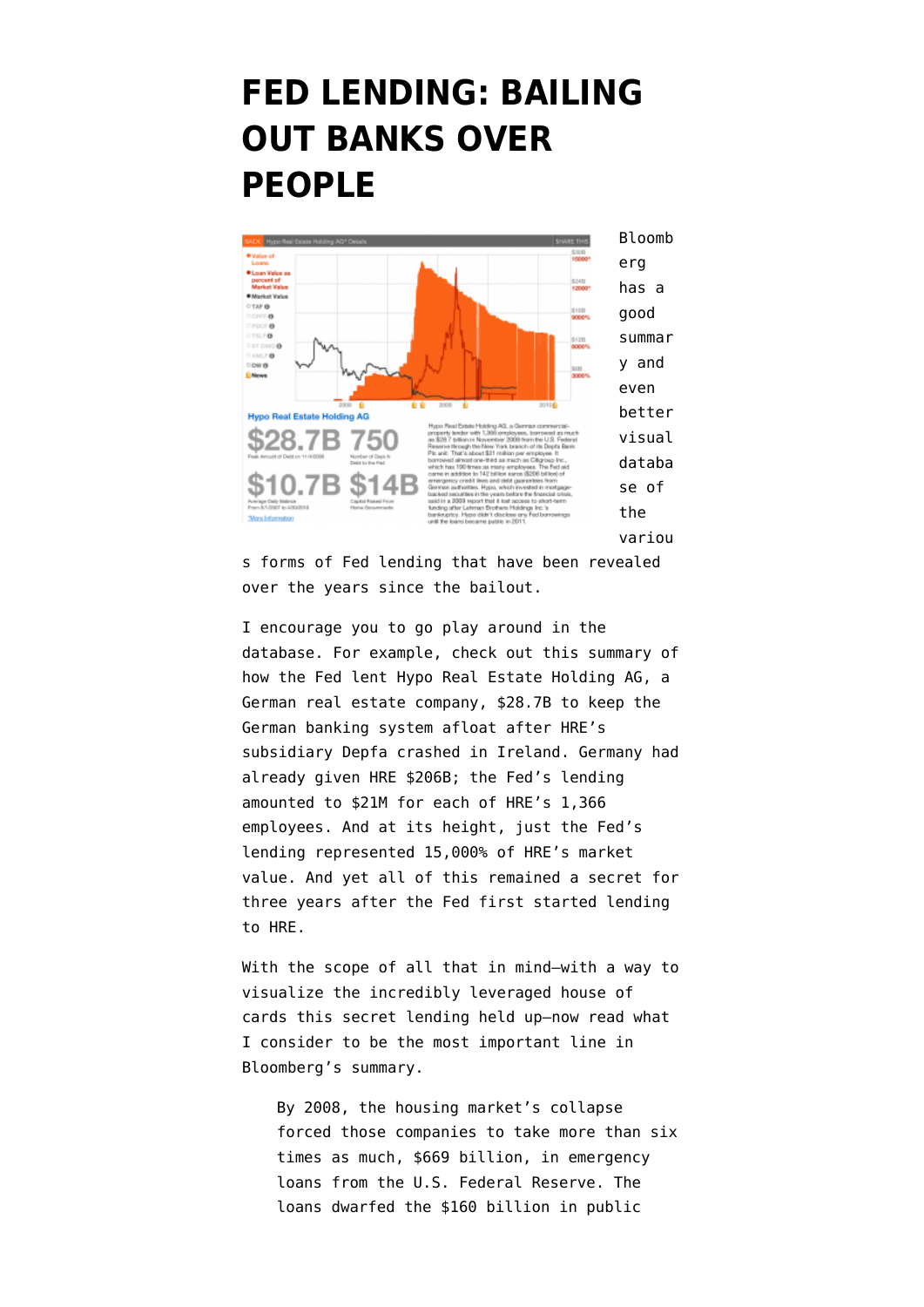bailouts the top 10 got from the U.S. Treasury, yet until now the full amounts have remained secret

Fed Chairman Ben S. Bernanke's unprecedented effort to keep the economy from plunging into depression included lending banks and other companies as much as \$1.2 trillion of public money, about the same amount U.S. homeowners currently owe on 6.5 million delinquent and foreclosed mortgages. The largest borrower, Morgan Stanley (MS), got as much as \$107.3 billion, while Citigroup took \$99.5 billion and Bank of America \$91.4 billion, according to a Bloomberg News compilation of data obtained through Freedom of Information Act requests, months of litigation and an act of Congress.

"These are all whopping numbers," said Robert Litan, a former Justice Department official who in the 1990s served on a commission probing the causes of the savings and loan crisis. "You're talking about the aristocracy of American finance going down the tubes without the federal money." [my emphasis]

That is, the money the Fed lent out to these highly leveraged risk takers could have paid off (much less merely guaranteed) the 6.5 million delinquent and foreclosed mortgages that are currently dragging down the American economy.

But instead of offering money to homeowners who would have used it to stay in their homes and sustain their neighborhoods, the Fed instead loaned it to the banks that were leveraged to the hilt.

So here we are worried about the moral hazard of modifying principal on loans that were vastly overvalued. Here we are [shredding the rule of](http://www.emptywheel.net/2011/08/21/2-funny-things-about-obama-administrations-effort-to-pressure-eric-schneiderman/) [law](http://www.emptywheel.net/2011/08/21/2-funny-things-about-obama-administrations-effort-to-pressure-eric-schneiderman/) to try to let Bank of America [\(which](http://bloom.bg/naJ3Pg) [borrowed \\$91.4B\)](http://bloom.bg/naJ3Pg) off for its crimes for a mere \$20B or so.

And, for the most part, all those corporations that secretly sucked of the Fed's teat are still